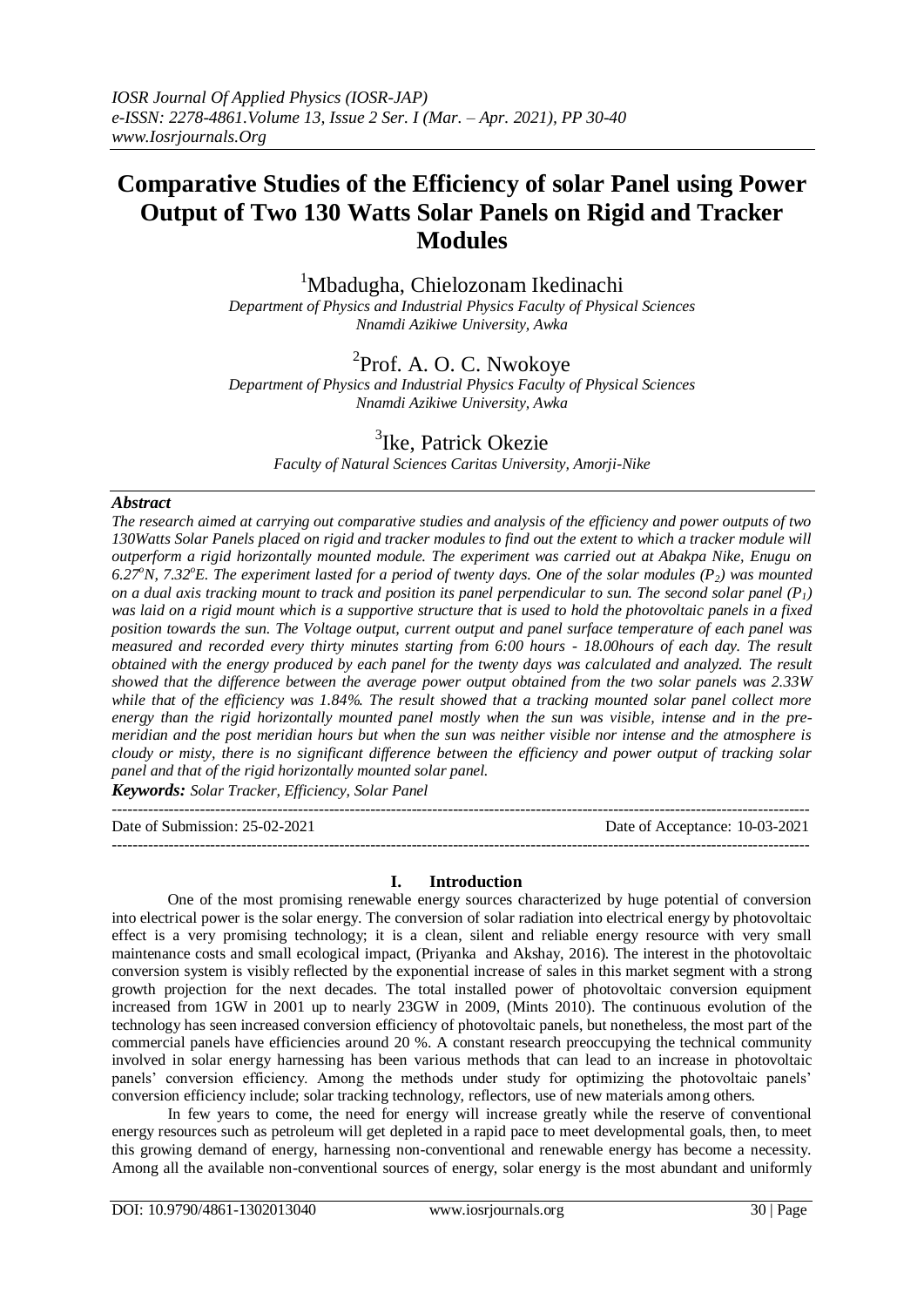distributed on the planet. Though the technology of trapping the solar energy is in existence, the output needs to be improved in order to increase efficiency and make it cost-effective.

#### **II. Literature Review**

Mahendran *et al*., (2014) in their work on an experimental comparison study between Single-Axis Tracking and Fixed photovoltaic Solar Panel Efficiency and Power Output: Case Study in East Coast Malaysia, conducted an experiment on a clear sky and partly cloudy day at 3.5 °N, 103.42 °E Pekan Campus, University Malaysia Pahang by using two Units of 50 Wp photovoltaic mono-crystalline solar panels. The horizontal global solar irradiation was measured using calibrated pyranometer with maximum irradiance measurement up to 2000 W/m<sup>2</sup> and sensitivity of 5 to 20  $\mu$ V/W/m<sup>2</sup>. The two panels were installed side by side with an adequate space and tilting towards due south at angle of 10. The voltage, ampere, power, and energy output from photovoltaic solar panel were measured using digital watt meter with maximum measurement up to 6554 W and 0.1 W resolution. Both photovoltaic solar were connected to digital watt meter separately and all the readings were taken simultaneously are recorded in an interval of 15 minutes from 9.00 hrs until 18.00 hrs. The solar panel efficiency was calculated using

$$
\eta_p = \frac{P_o}{P_{max}}\tag{1}
$$

(2)

where,  $\eta_p$  is photovoltaic solar panel efficiency,

 $P<sub>o</sub>$  is power output from panel and

Pmax is maximum power output of the panel.

The module efficiency of photovoltaic was evaluated using

$$
\eta_m = \frac{P_o}{A_c G}
$$

where,  $\eta_{\rm m}$  is module efficiency

 $P_0$  is power output from panel

 $A_c$ is area of photovoltaic solar panel and

G is horizontal global solar radiation

The conclusions drawn from this study are as follow: First, Single-axis tracking panel is more efficient than fixed panel only in pre-meridian and postmeridian. Secondly; at noon-time or mid-day, both panels were producing comparable equal amount of power output. Finally, single-axis tracking produces higher power output than fixed panel throughout the day which means it is utilizing the most of available solar radiation effectively and this will reduce payback period for the initial investment cost of this technology.

Ajayi *et al*., (2013) in their work on Comparison of Power Output from Solar photovoltaic Panels with Reflectors and photovoltaic panels with Solar Tracker, a case study of Lagos state Nigeria. Solar photovoltaic panels with diffused reflectors and solar tracker were constructed in other to determine the system that will produce the higher power output. They were both placed in the sun close to each other to have the same sky condition as practicable enough. Readings were taking on both systems simultaneously for comparison. The longer axis of the panel is aligned horizontally in the east – west direction, facing south. The reason behind this kind of placement is to utilize the maximum area of the panel for diffused reflection. The reflectors were fixed to the four sides of the solar photovoltaic panel. For the solar tracker, the solar photovoltaic panel is attached to the tracker to track the sun as it rises from the east to set at the west. The open circuit voltage (Voc) and short circuit current (Isc) of the solar panel of the two systems were measured concurrently with two multi-meters. The performances of the two systems were measure on a sunny and cloudy day respectively. What was noticed during the experiment in the system with diffuse reflectors is that the east and west reflectors were blocking the sun thus casting shadow on the solar photovoltaic panel during rising and setting of the sun, thus causing lost of power during these periods. On a cloudy day, there is no much difference in the solar power output

Dhanabal *et al*., (2013) in their work on Comparison of efficiencies of Solar Tracker systems with static panel Single-Axis Tracking System and Dual-Axis Tracking System with Fixed Mount compared the efficiency of fixed mounted panel with a single axis solar tracker mounted photovoltaic panel as well as the dual axis tracker photovoltaic system. Dual axis tracking system uses the solar panel to track the sun from east to west and north to south using two pivot points to rotate. The dual axis tracking system uses four light dependent resistors (LDR), two motors and a controller. The four LDR's are placed at four different directions. One set of sensors and one motor is used to tilt the tracker in sun's east - west direction and the other set of sensors and the other motor which is fixed at the bottom of the tracker is used to tilt the tracker in the sun's north-south direction. The controller detects the signal from the LDR's and commands the motor to rotate the panel in respective direction. According to the measured readings the efficiency of the dual axis tracker is found to be 81.68 % higher than that of fixed panel whereas the efficiency of the single axis tracker is only 32.17 % higher than that of fixed panel.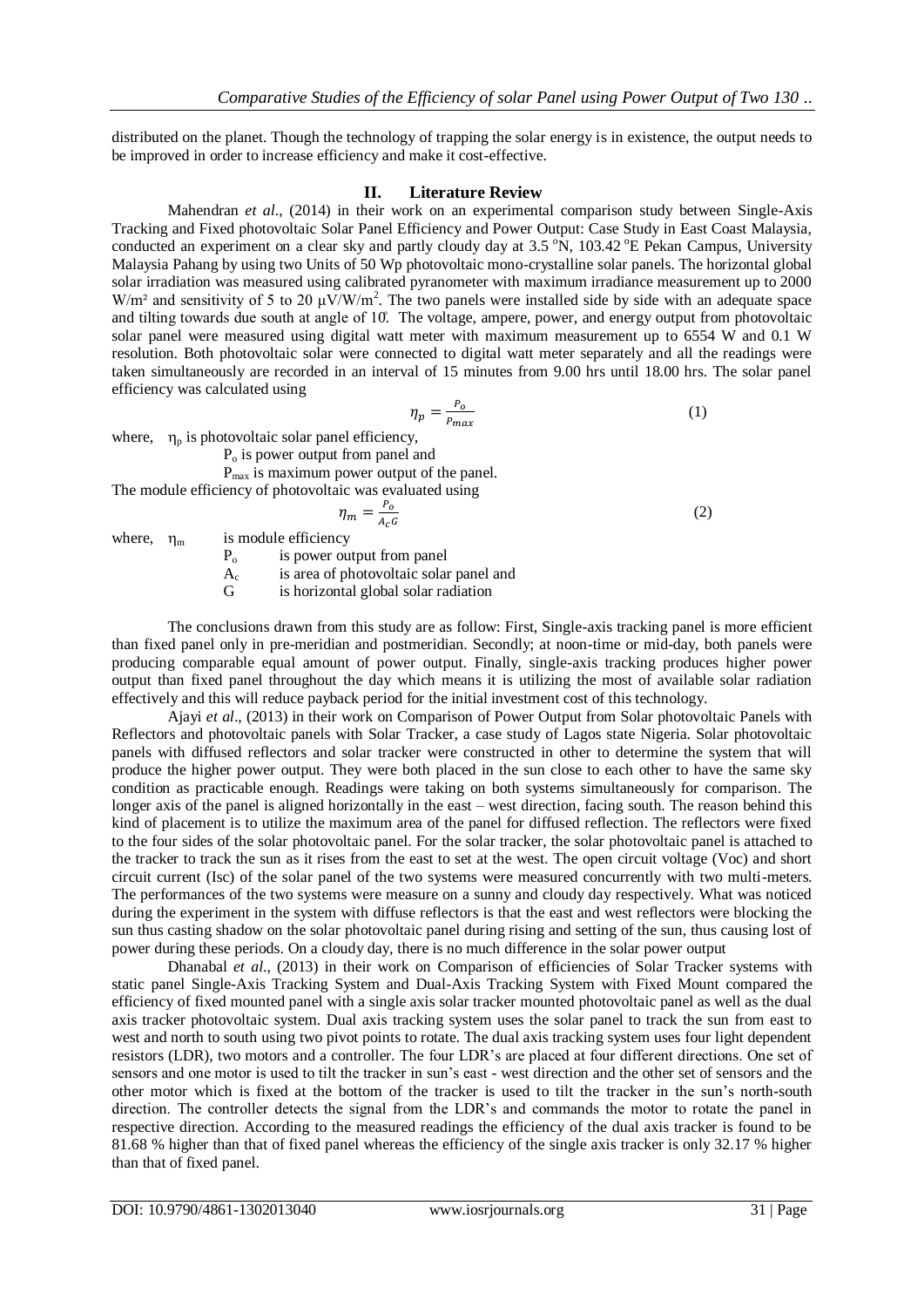## **III. Materials And Method**

The materials for the study include the following

1. Two 130Wp solar panels with the specification of the solar PV panels used in this experiment are as listed:

| Max. Power $(+5\%)$ (Pmax)                                                                  | $130 \,\mathrm{Wp}$ |        |                   |
|---------------------------------------------------------------------------------------------|---------------------|--------|-------------------|
| Voltage Max. Power (Vmp)                                                                    |                     | 17.5 V |                   |
| Current Max. Power (Imp)                                                                    | $=$                 | 7.75 A |                   |
| Short Circuit Current (Isc)                                                                 | $=$                 | 7.3 A  |                   |
| Open Circuit voltage (Voc)                                                                  |                     | 17.5 V |                   |
| Cell Technology                                                                             |                     | $=$    | Polycrystalline   |
| Module area of the Panel                                                                    |                     |        | $1.0 \text{ m}^2$ |
| All Technical data is at STC AM = 1.5, $E = 1000$ W/m <sup>2</sup> , TC = 25 <sup>o</sup> C |                     |        |                   |
| 2. A rigid mount                                                                            |                     |        |                   |
|                                                                                             |                     |        |                   |

- 3. A tracking mount (Tracker)
- 4. Four (4) digital multi-meters
- 5. Two liquid in glass alcohol thermometers
- 6. Diodes
- 7. AIDA DT-830D Digital Multi-meter

## **The Rigid Mount**

The rigid mount is constructed using an L-bar iron with dimension; 200 mm height, 870 mm width and 670 mm length. The joint is made permanent using arc welding process, and the diagram of the rigid mount is shown in Fig.1



**Fig. 1,** Rigid Mount

#### **The Tracking Mount**

The tracking mount is a dual axis tracker designed and constructed to track and position its panel perpendicular towards the sun for optimum illumination. The construction diagram of the tracking mount is shown in Fig 3.3 and it is composed of the following parts;

Base Support: This is made of a 14" radius wheel to stand the tracker and resist the tracker from being tossed over by wind. It also contains a metal fin opened at the centre where it is nailed to the ground permanently.

- Azimuth Bearing: the azimuth bearing connects the Stem to Base support and is capable of rotating the Stem through an angle of 360° along the horizontal plane to position the tracker towards the Azimuth angle of the sun during the experiment.

- Zenith Bearings: The Zenith bearing connects the stem to the panel frame support and is capable of rotating the panel frame 80° along the vertical axis both to the left and to the right respectively.

Sensors: Two sensor systems are used to determine the angle of Zenith and Azimuth respectively. Each sensor comprises of four (4) light dependent resistors (LDR), a centre zero galvanometer and a switch connected in wheat stone bridge circuit structure such that the galvanometer pointer stands at the centre when all the LDR resistors are equally illuminated. Fig 3.2 shows the wheatstone bridge sensor and fig 3.4 shows the picture of the Tracking mounted panel while Fig 3.3 shows the diagram of the tracking mount contains the two sensors made with the light dependent resistors carefully positioned two top and two down the panel. The center-Zero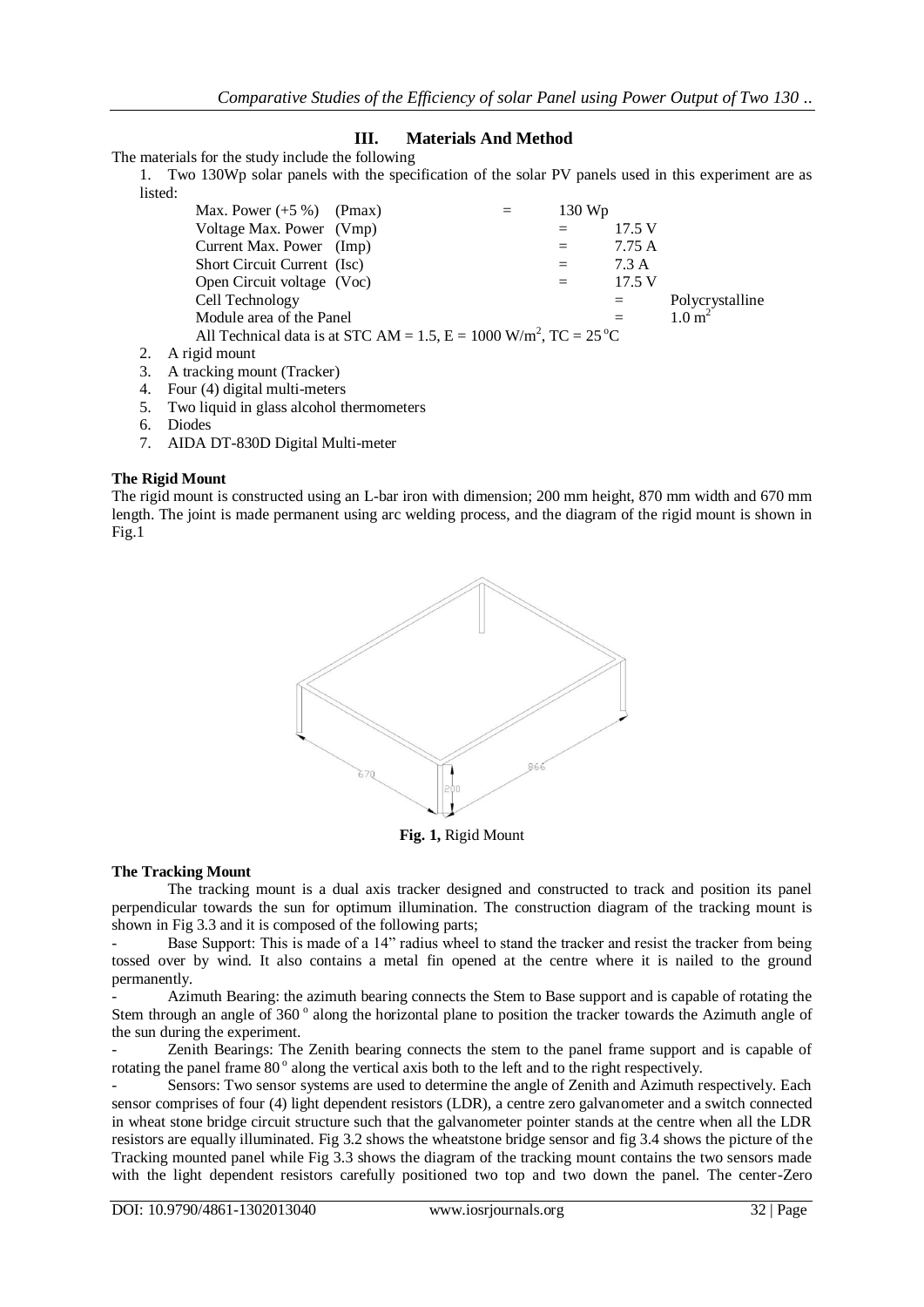Galvanometer points to the center when the resistances of LDR-1, LDR-2, LDR-3 and LDR-4 are related by the expression

$$
\frac{R_1}{R_2} = \frac{R_3}{R_4} \tag{3}
$$



**Fig. 2 Wheatstone Bridge Sensor**

- The Stem: a two inch round galvanized metal pipe is used as the stem to convey the weight of the panel and the upper part of the tracker to the base support.

- The Wind Lock: The wind-lock is made of a bolt and knot attached to a cylindrical pipe to retain the angles of the tracker against wind action.



**Fig. 3** Diagram of the Tracking Mount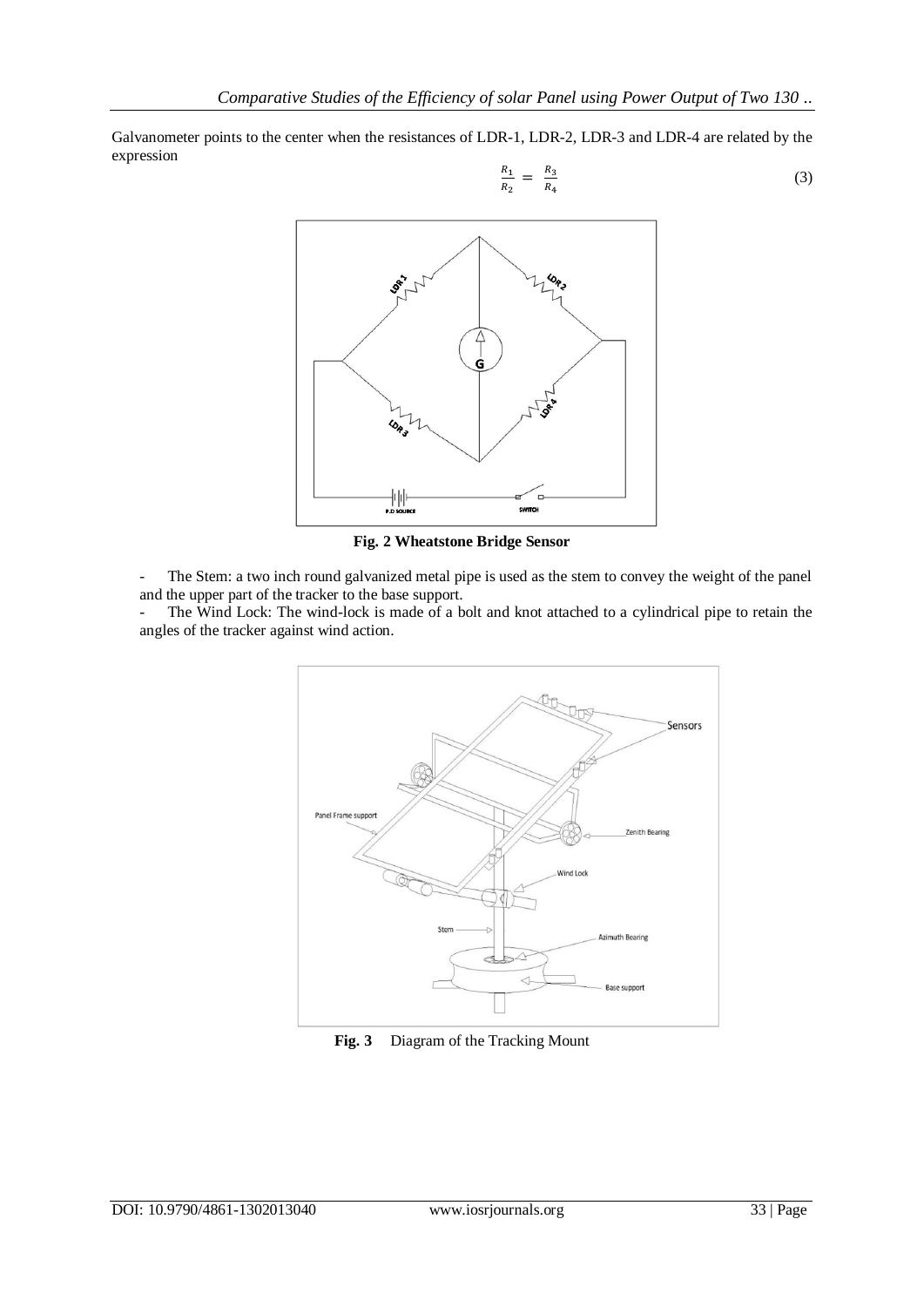

**Fig..4 Picture of the Tracking mounted Panel**

## **Determination of the Sun Position**

The sun position in the sky is determined based on the angles of zenith and azimuth viewed from a particular position on the surface of the earth. The zenith angle is the angle between the sun's direction and the axis perpendicular to the plane of observation and upward. The azimuth angle is the angle between the North Pole of the observation plane and the direction of the sun's projection on the earth measured in the clockwise direction. Fig. 5 shows the angles of Zenith, Azimuth and Elevation. The other angle that is complementary to the zenith angle is called the elevation angle. Geographically, the position of a region on the earth is marked by the parameters of latitude and longitude. The latitude refers to the position of an area between the northern and southern poles of the earth while the longitude marks it relevant with respect to east-west direction.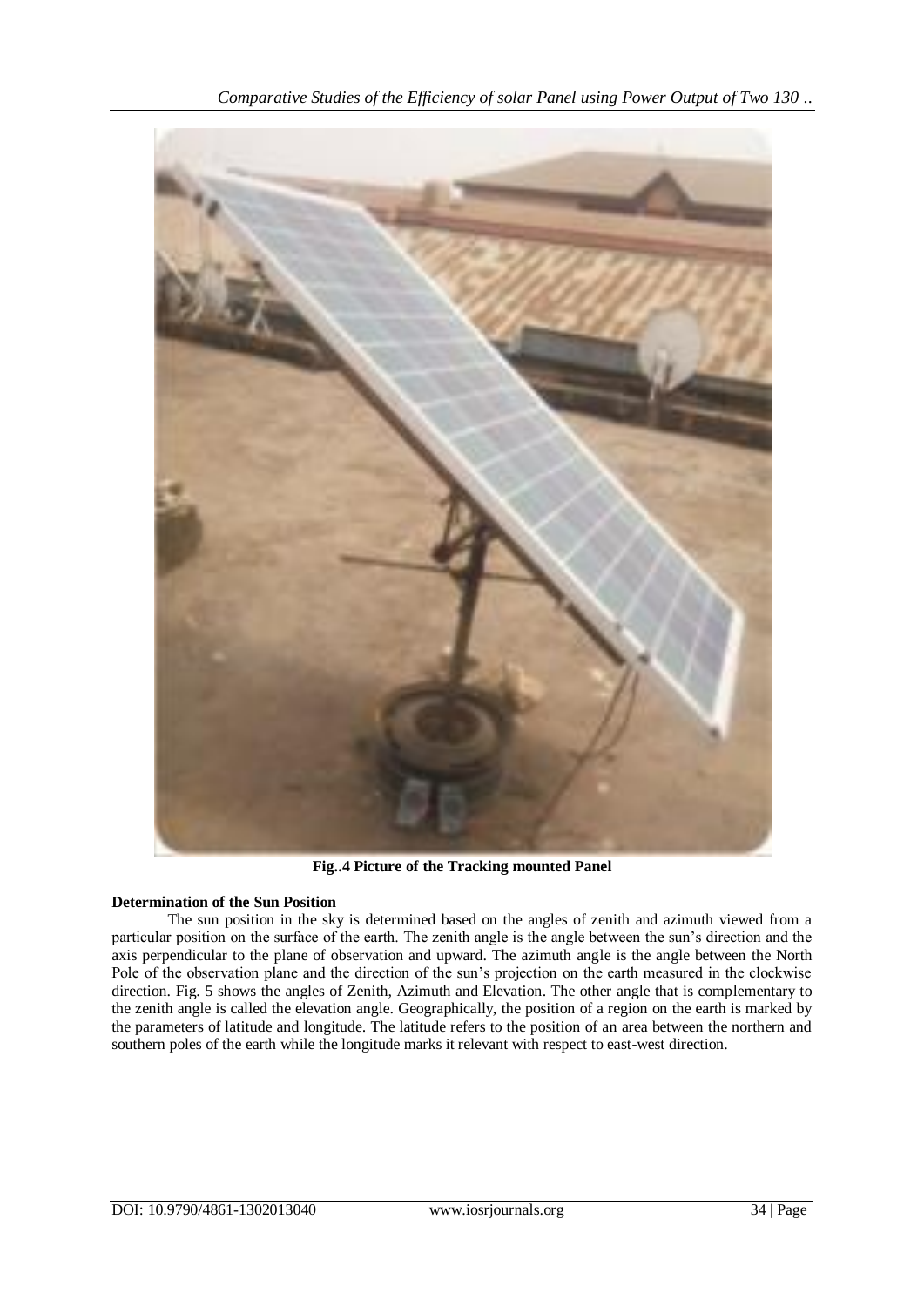

**Fig. 5** Sun Position in the Sky, (Nwokoye, 2010)

## **Measurement of Current Output**

The current output of each panel was measured using an AIDA DT-830D digital multi-meter connected in series along the positive terminal of the panel. The DT-830D is chosen because it is capable of measuring D.C current up to 10 A which is higher than the maximum current output rating (7.75 A) of the solar panels. The positive terminal of the panel is connected to the 10 A unfused Jack of the multi-meter and the negative terminal of the solar panel is connected to the COM-jack of the multi-meter. The DT-830D multi-meter connected in current measuring mode is shown in Fig 6.

**Fig. 6: Digital Multi-meter in Current Measuring Mode**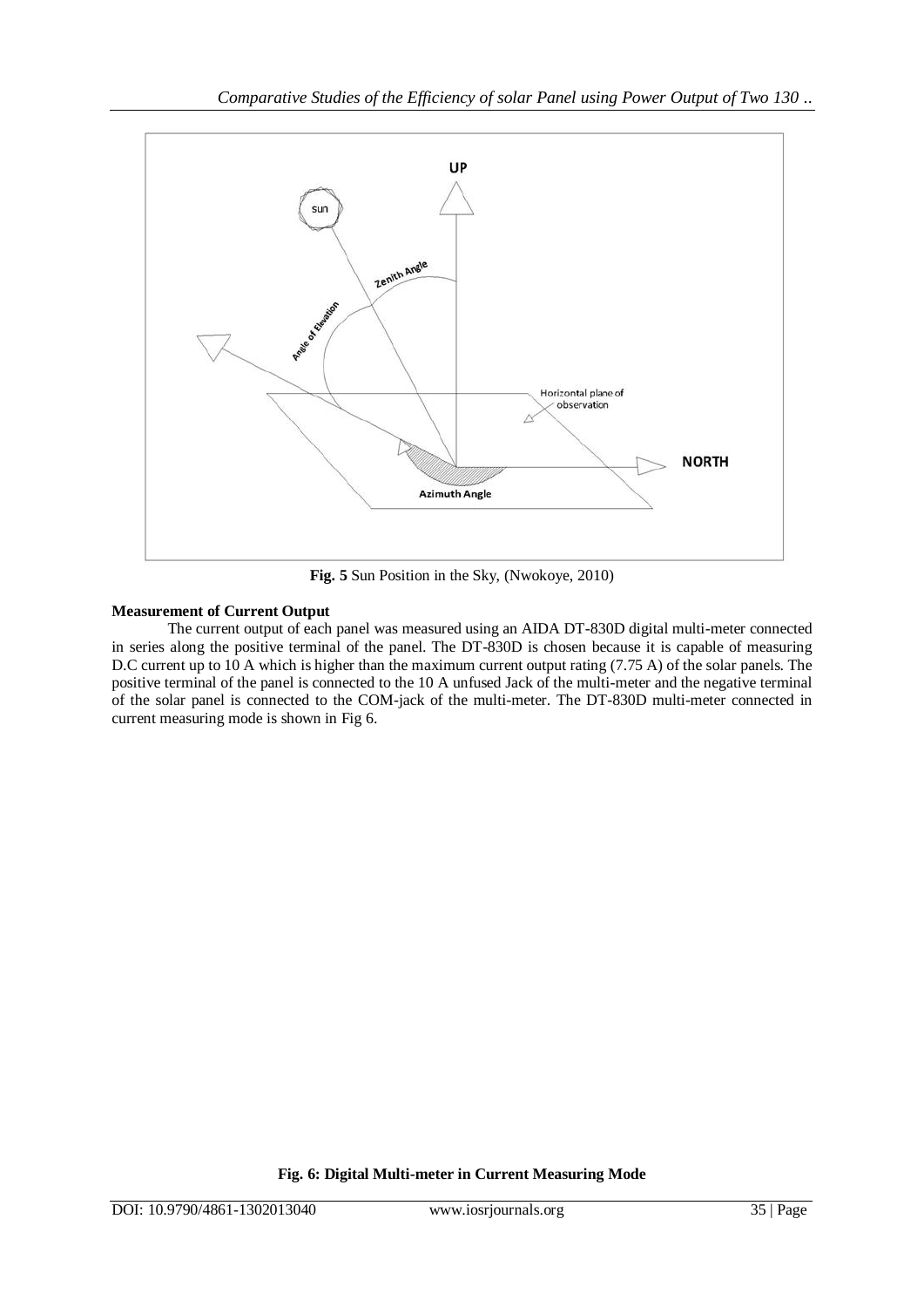#### **Measurement of voltage output of Panels**

The voltage output of each panel was measured using an AIDA DT-830D digital multi-meter connected in parallel between the positive and the negative terminal of the panel. The DT-830D is chosen because it is capable of measuring D.C voltage in the range of 1 mV up to 1000 V which is higher than the maximum voltage output of 17.5 V of the solar panels. The positive terminal of the panel is connected to the V $\Omega$ mA Jack of the multi-meter and the negative terminal connected to the COM-jack of the multi-meter. The DT-830D multi-meter connected in voltage measuring mode is shown in Fig. 7.



**Fig. 7 Digital Multi-meter in Voltage Measuring Mode**

## **Experimental Methodology**

The experiment was carried out at Abakpa Nike Enugu; latitude 6.27  $\degree$ N and longitude 7.32  $\degree$ E for twenty days. One of the solar modules (P2) was mounted on a dual axis tracking mount to track and position its panel perpendicular to sun. The second solar panel (P1) was laid on a rigid mount which is a supportive structure that is used to hold the photovoltaic panels in a fixed horizontal position on the ground surface. On each of these solar panel is attached a liquid in glass alcohol thermometer with measuring accuracy of  $\pm 0.5$  °C to obtain the glass-air temperatures. These solar panels are spaced from each other to make sure that the shadow of one is not cast on the other yet the distance between the two panels is set so that both module experiences the same environmental condition. A blocking diode – which is a two[-terminal](https://en.wikipedia.org/wiki/Terminal_%28electronics%29) [electronic component](https://en.wikipedia.org/wiki/Electronic_component) that conducts primarily in one direction (asymmetric [conductance\)](https://en.wikipedia.org/wiki/Electrical_conductance) and has low (ideally zero) [resistance](https://en.wikipedia.org/wiki/Electrical_resistance_and_conductance) to the flow of [current](https://en.wikipedia.org/wiki/Electric_current) in one direction and high (ideally [infinite\)](https://en.wikipedia.org/wiki/Infinity) resistance in the other direction – is attached to the output of each of the solar panels to ensure that the output of one panel with a higher voltage does not drive back the current in the other one thereby faulting the readings. The closed circuit current, voltage and glass-air temperatures of each panel are read every thirty minutes starting from 6:30 hrs to 18:00hrs each day for twenty days. The diagram of the system is shown in Fig. 8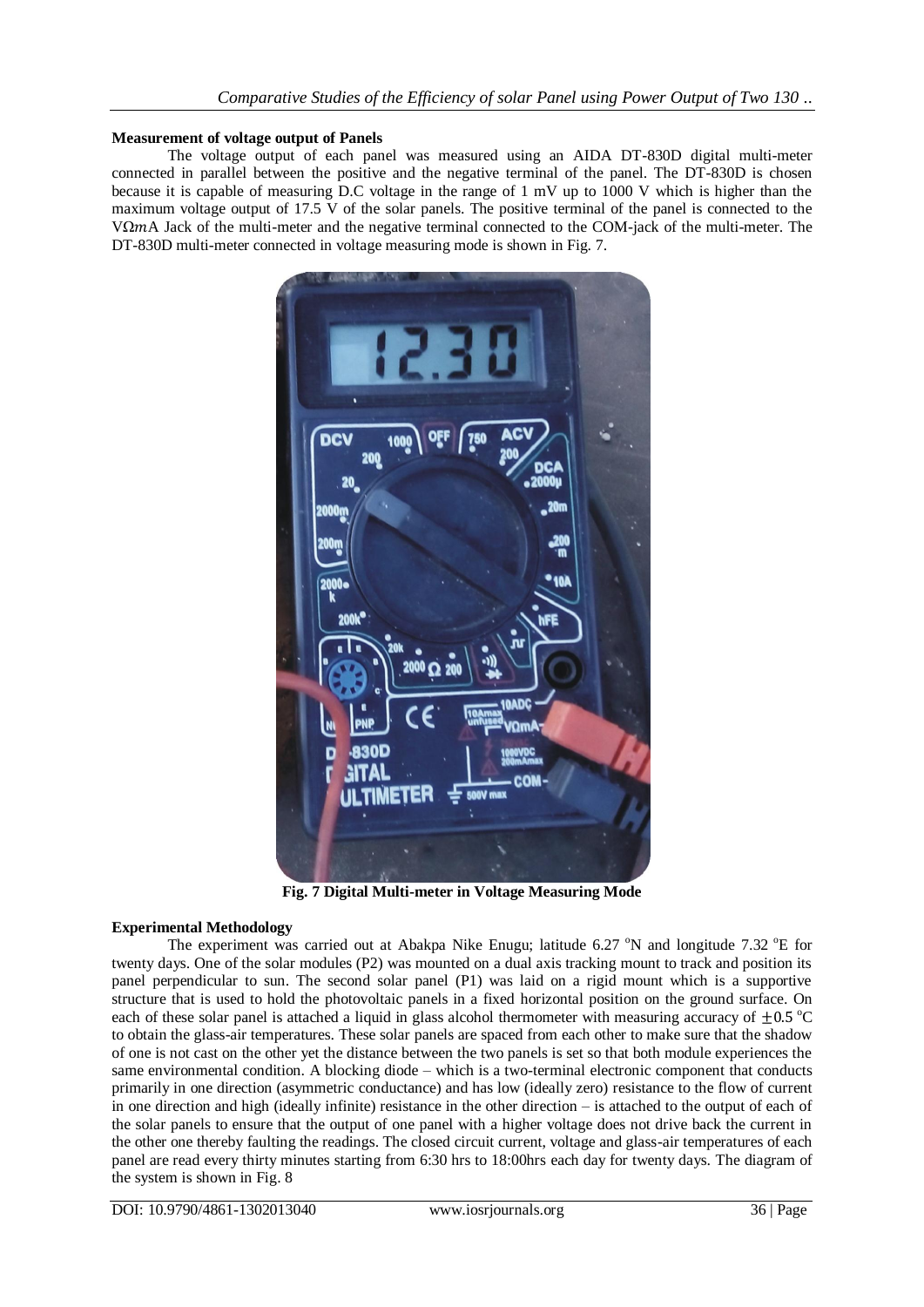

 $A =$  Ammeter,  $V = Voltmeter$ 

**Fig. 8** Diagram of the system

## **Determination of other Quantities**

## **Electrical Power Output:**

Electric power (P) is a measure of electrical [work done per unit time,](https://en.wikipedia.org/wiki/Work_%28electrical%29) measured in [Watt,](https://en.wikipedia.org/wiki/Watt) and represented by the letter *P*. The term *wattage* is used colloquially to mean "electric power in [Watt](https://en.wikipedia.org/wiki/Watt)." The electric power in Watt produced by an electric current *I* consisting of a charge of *Q* coulombs every *t* seconds passing through an [electric potential](https://en.wikipedia.org/wiki/Electric_potential) [\(voltage\)](https://en.wikipedia.org/wiki/Voltage) difference of *V* is given by the expression

where

 $P = \frac{V}{t}$  $=$  IV (4)

*Q =* electric charge in [coulombs](https://en.wikipedia.org/wiki/Coulomb)  $t =$  time i[n seconds](https://en.wikipedia.org/wiki/Second) *I =* electric current in [amperes](https://en.wikipedia.org/wiki/Ampere) *V =* electric potential or voltage in [volts](https://en.wikipedia.org/wiki/Volt)

The average power output of each panel is determined as the product of measured voltages and current outputs of the solar panel by its Digital Multi-meters.

## **Electrical Energy**

Electrical energy (E) is the work done in moving electric charges round an electric circuit. Since the electric charges are moving, this is a form of kinetic energy. Electrical energy is related to electric potential and current as shown in the expression below;

$$
E = Pt = IVt
$$
 (5)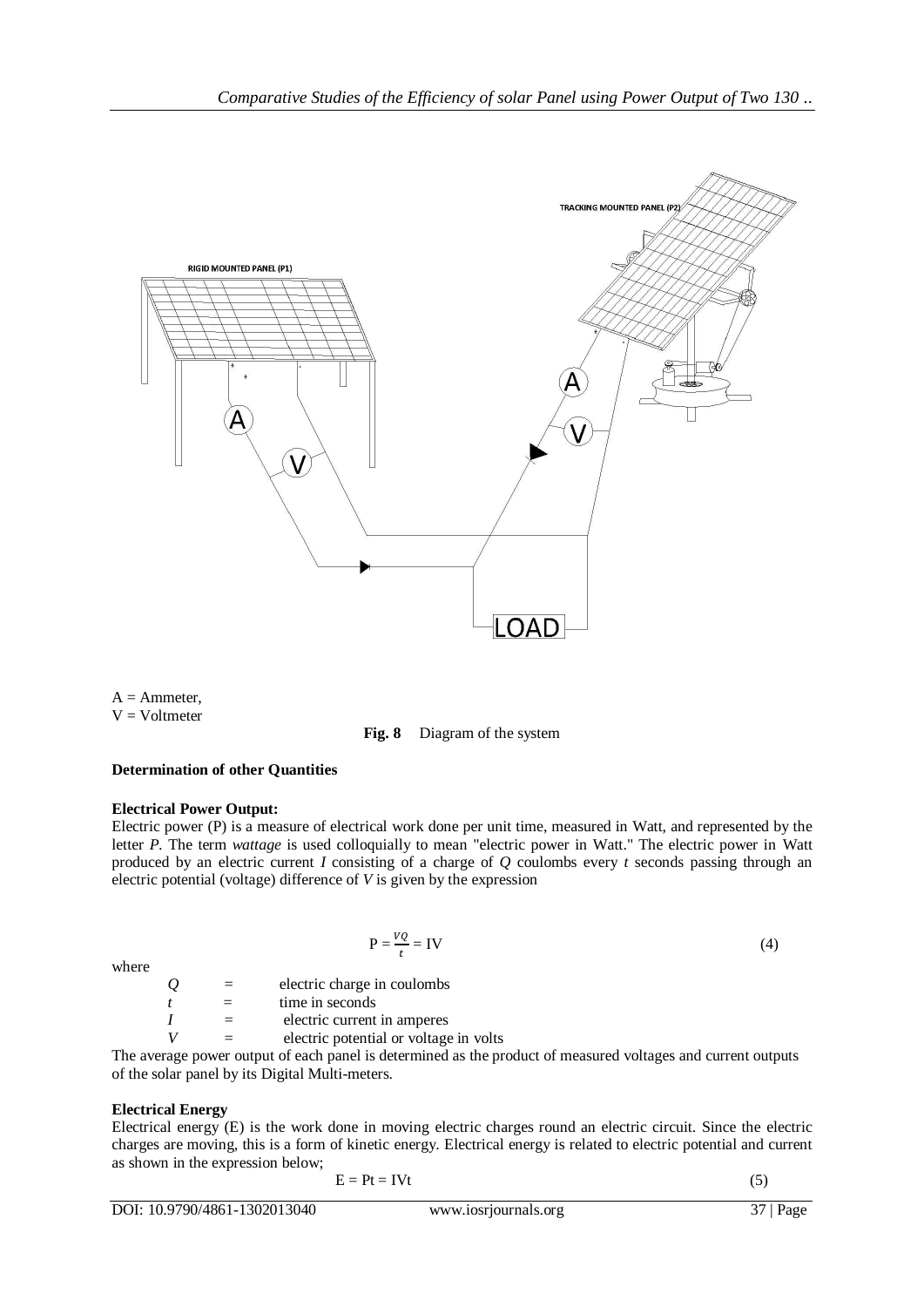| where |  |
|-------|--|
|       |  |

| E            |     | Electrical energy         |
|--------------|-----|---------------------------|
| P            | $=$ | <b>Electrical Power</b>   |
|              | $=$ | <b>Electrical Current</b> |
| v            | $=$ | Electrical Potential      |
| $^{\dagger}$ |     | Time                      |

The Electrical energy collected by a solar module can be calculated by computing the product of its Voltage output, current output and time interval between two successive readings.

## **Efficiency of Panel**

Solar cell efficiency refers to the portion of energy in the form of sunlight that can be converted via [photovoltaic](https://en.wikipedia.org/wiki/Photovoltaic) process into electricity. The efficiency of each panel would be determined using the input-output model as given in the expression below

> $eff = \frac{s}{\pi r L}$  $\frac{3}{\pi}$  and  $\frac{3}{\pi}$  constructed by panel ( $\frac{1}{\pi}$ ) x 100 (6)

| $\ensuremath{\mathrm{S/N}}$ | Time of Day | Twenty Days Half Hourly<br>average power output of<br>Panel 1 | Twenty Days Half<br>Hourly average power<br>output of Panel 2 | <b>Experiment Days Half</b><br>Hourly Average<br>Temperature |
|-----------------------------|-------------|---------------------------------------------------------------|---------------------------------------------------------------|--------------------------------------------------------------|
| 1.                          | 7.00        | 3.2                                                           | 4.7                                                           | 23.6                                                         |
| 2.                          | 7.30        | 5.7                                                           | 7.2                                                           | 24.7                                                         |
| 3.                          | $8.00\,$    | 9.8                                                           | 12.4                                                          | 26.4                                                         |
| 4.                          | 8.30        | 15.7                                                          | 18.9                                                          | 28.8                                                         |
| 5.                          | 9.00        | 17.7                                                          | 20.3                                                          | 30.5                                                         |
| 6.                          | 9.30        | 21.8                                                          | 24.2                                                          | 31.7                                                         |
| 7.                          | 10.00       | 30.8                                                          | 31.9                                                          | 33.8                                                         |
| 8.                          | 10.30       | 32.3                                                          | 32.0                                                          | 33.9                                                         |
| 9.                          | 11.00       | 33.9                                                          | 33.7                                                          | 35.1                                                         |
| 10.                         | 11.30       | 37.0                                                          | 33.5                                                          | 36.1                                                         |
| 11.                         | 12.00       | 40.1                                                          | 35.9                                                          | 37.0                                                         |
| 12.                         | 12.30       | 43.6                                                          | 39.6                                                          | 38.1                                                         |
| 13.                         | 13.00       | 42.1                                                          | 38.5                                                          | 38.5                                                         |
| 14.                         | 13.30       | 40.0                                                          | 37.3                                                          | 38.6                                                         |
| 15.                         | 14.00       | 35.0                                                          | 36.0                                                          | 39.4                                                         |
| 16.                         | 14.30       | 30.0                                                          | 31.8                                                          | 38.5                                                         |
| 17.                         | 15.00       | 27.0                                                          | 30.9                                                          | 38.0                                                         |
| 18.                         | 15.30       | 21.3                                                          | 25.6                                                          | 36.6                                                         |
| 19.                         | 16.00       | 16.7                                                          | 22.7                                                          | 35.8                                                         |
| 20.                         | 16.30       | 11.6                                                          | 16.7                                                          | 33.9                                                         |
| 21.                         | 17.00       | 7.5                                                           | 11.5                                                          | 32.9                                                         |
| 22.                         | 17.30       | 3.4                                                           | 6.2                                                           | 32.3                                                         |
| 23.                         | 18.00       | 0.9                                                           | 1.6                                                           | 29.3                                                         |

|                                                                   | IV. Result |  |  |
|-------------------------------------------------------------------|------------|--|--|
| Table 1; Average Daily Half Hour Power Outputs of the two Modules |            |  |  |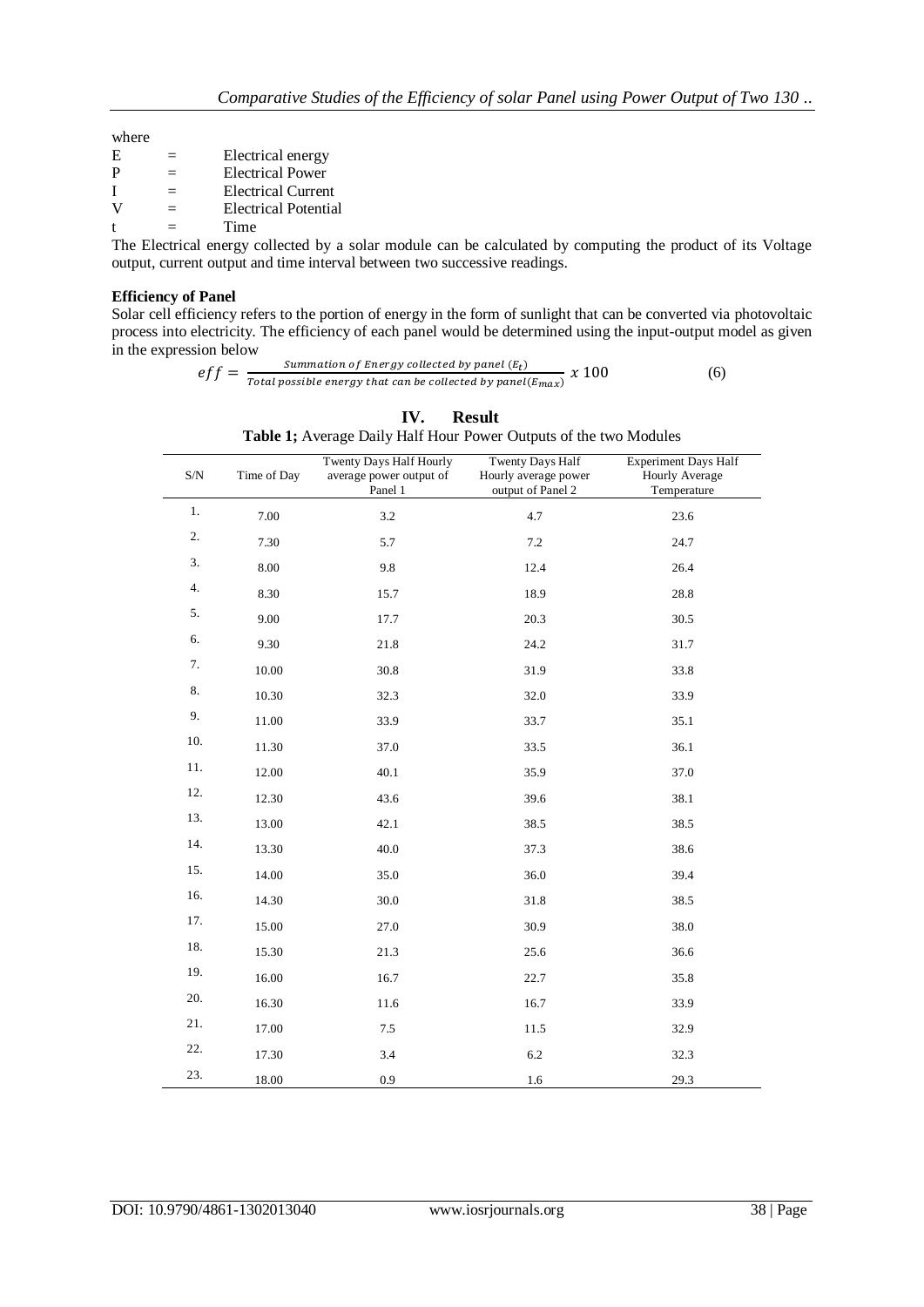

**Fig. 9 Half Hourly Average Power-Output of Modules (Watt) against Time of Day (hrs)**



**Fig. 10. Experiment Days Half Hourly Average Temperature (<sup>o</sup>C) against Time of Day (Hours)**

## **V. Discussion**

In this work, the efficiency of a rigid horizontally mounted module was compared with the efficiency of a tracking module using the power output of two 130W solar modules. The experiment was carried out at Abakpa Nike Enugu; latitude 6.27 °N and longitude 7.32 °E for twenty days. One of the solar modules (P2) was mounted on a dual axis tracking mount to track and position its panel perpendicular to sun. The second solar panel (P1) was laid on a rigid mount which is a supportive structure that is used to hold the photovoltaic panels in a fixed position towards the sun. The Voltage output, current output and temperature of each panel was measured and recorded every thirty minutes starting from 6:00 hours of each day, with the data obtained, the energy produced by each panel for a day was calculated and analyzed. The efficiencies were also calculated using the summation of light energy collected and converted by each module into electrical energy. The result showed that the output of the tracking module was higher than that of the rigid module during the post meridian (noon hour) as well as during the pre-meridian hours. None the less, the rigid module power output surpassed that of the tracking module during the meridian hours by a significant amount. This result was close to the